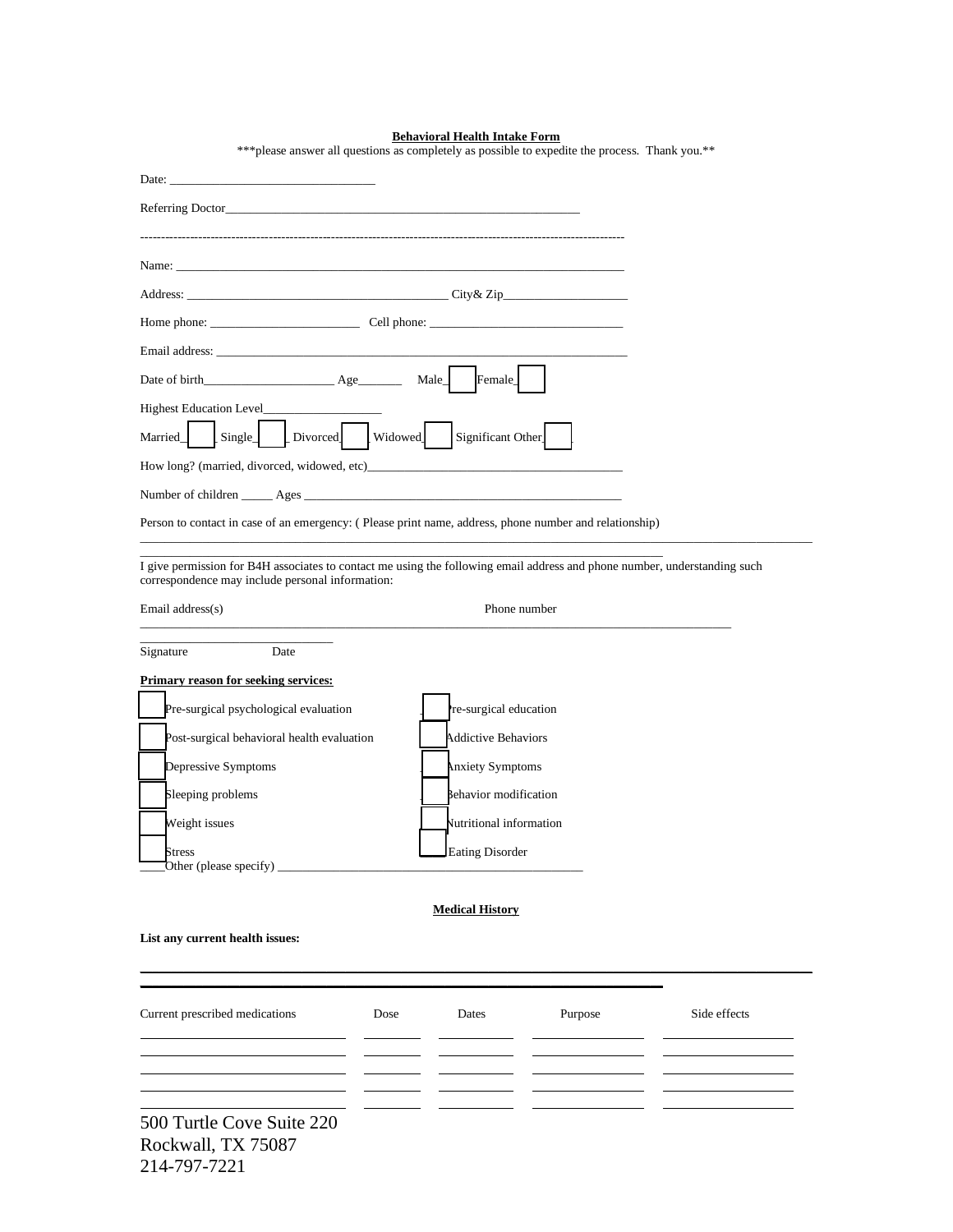| If not, have you every taken any in the past? What for?<br><u>Letting</u> the contract of the past of the past? What for $\frac{1}{2}$ and the contract of the contract of the contract of the past of the past of the past of the contra |                                                                                                                                                                                                                                               |                                |                                                                                                                      |                                                                                                                                                    |
|-------------------------------------------------------------------------------------------------------------------------------------------------------------------------------------------------------------------------------------------|-----------------------------------------------------------------------------------------------------------------------------------------------------------------------------------------------------------------------------------------------|--------------------------------|----------------------------------------------------------------------------------------------------------------------|----------------------------------------------------------------------------------------------------------------------------------------------------|
| Current (OTC) over-the-counter meds                                                                                                                                                                                                       | Dose                                                                                                                                                                                                                                          | Dates                          | Purpose                                                                                                              | Side effects                                                                                                                                       |
| Are you allergic to any medications or drugs?<br>If Yes, describe: $\frac{1}{\sqrt{1-\frac{1}{2}} \cdot \frac{1}{2}}$                                                                                                                     |                                                                                                                                                                                                                                               | Yes                            | No                                                                                                                   |                                                                                                                                                    |
|                                                                                                                                                                                                                                           | <b>Date</b>                                                                                                                                                                                                                                   | Reason                         |                                                                                                                      | Results                                                                                                                                            |
| Last physical exam                                                                                                                                                                                                                        |                                                                                                                                                                                                                                               |                                |                                                                                                                      |                                                                                                                                                    |
| Last doctor's visit                                                                                                                                                                                                                       |                                                                                                                                                                                                                                               |                                |                                                                                                                      |                                                                                                                                                    |
| Last dental exam                                                                                                                                                                                                                          |                                                                                                                                                                                                                                               |                                |                                                                                                                      |                                                                                                                                                    |
| Most recent surgery                                                                                                                                                                                                                       |                                                                                                                                                                                                                                               |                                |                                                                                                                      |                                                                                                                                                    |
| Other surgery                                                                                                                                                                                                                             |                                                                                                                                                                                                                                               |                                |                                                                                                                      |                                                                                                                                                    |
| Upcoming surgery                                                                                                                                                                                                                          |                                                                                                                                                                                                                                               |                                |                                                                                                                      |                                                                                                                                                    |
| Arrhythmias                                                                                                                                                                                                                               | <b>Dizziness</b>                                                                                                                                                                                                                              | <b>Medical/Physical Health</b> |                                                                                                                      | Shortness of Breath                                                                                                                                |
| Alcoholism<br>Abdominal pain<br>Hysterectomy<br>Allergies<br>Anemia<br>Fatigue<br>Arthritis<br>Asthma<br><b>Bowel Incontinence</b><br><b>Back Pain</b><br>Cancer<br>Chest pain<br>Chronic pain                                            | <b>Stomach Ulcers</b><br><b>Hear Attacks</b><br>Gallbladder<br>Eating problems<br>Depression<br>Anxiety<br>Frequent urination<br>Headaches<br><b>Heart Failure</b><br>Hiatel Hernia<br>High blood pressure<br>Kidney disease<br>Liver Disease |                                | ____Lymphedema<br>Reflux/GERD<br>__Thyroid Disease<br>Food Allergies<br><b>Stroke</b><br>Lupus<br><b>Blood Clots</b> | Chronic Constipation<br>Sleeping disorders<br>___Urinary Incontinence<br>Vitamin Deficiencies<br><b>Elevated Triglycerides</b><br>High Cholesterol |
| Constipation                                                                                                                                                                                                                              | Diverticulitis                                                                                                                                                                                                                                |                                | Joint Pain                                                                                                           |                                                                                                                                                    |
| Diabetes<br>C-Pap, Bi-Pat                                                                                                                                                                                                                 | Chronic Diarrhea                                                                                                                                                                                                                              |                                | Sleep Apnea                                                                                                          |                                                                                                                                                    |
| Other                                                                                                                                                                                                                                     |                                                                                                                                                                                                                                               |                                |                                                                                                                      |                                                                                                                                                    |
|                                                                                                                                                                                                                                           |                                                                                                                                                                                                                                               |                                |                                                                                                                      |                                                                                                                                                    |
| Please check if there have been any recent changes in the following:<br>Sleep patterns                                                                                                                                                    | Eating patterns                                                                                                                                                                                                                               |                                | Behavior                                                                                                             | Energy level                                                                                                                                       |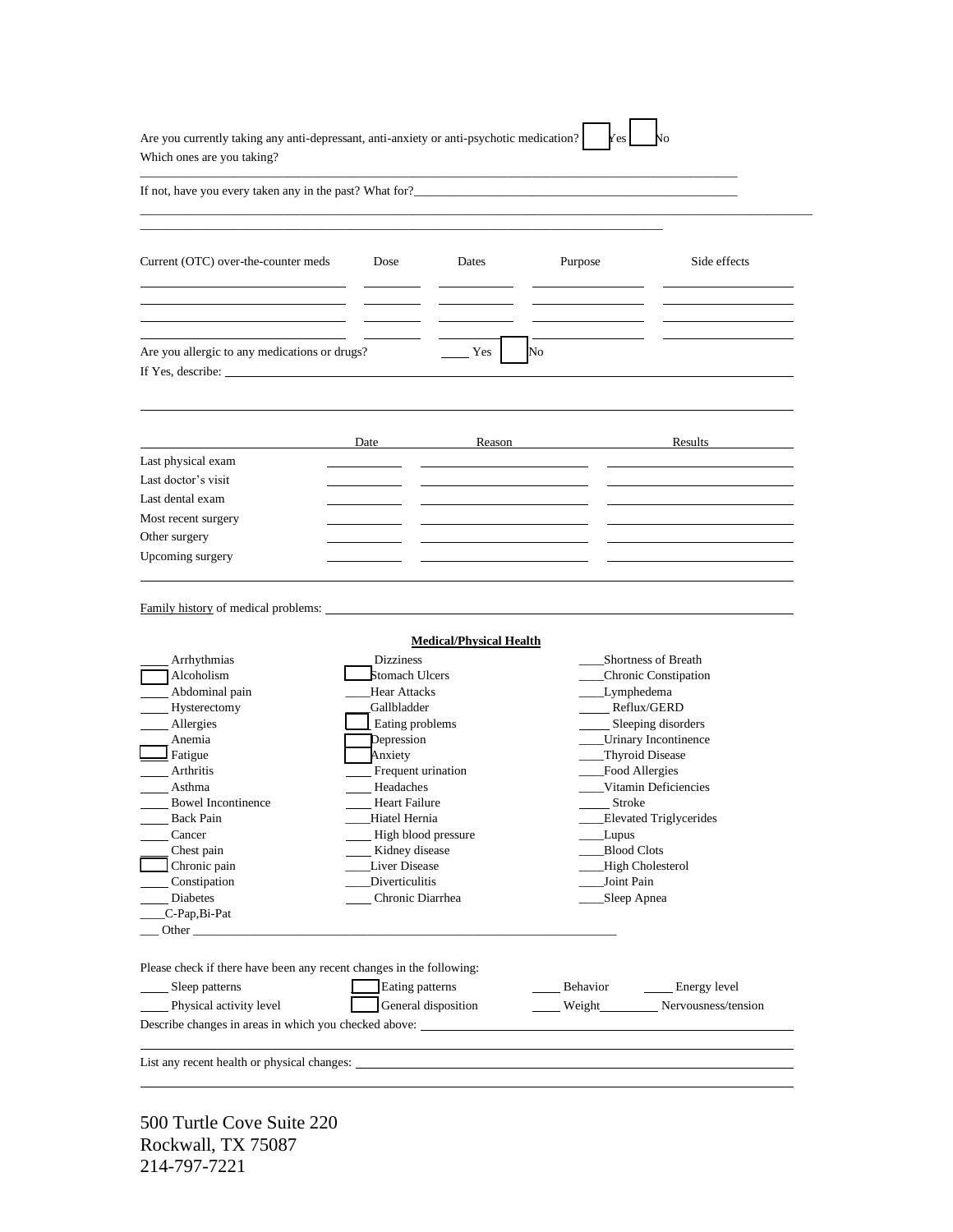| How many alcoholic drinks do you have per event?                                                                                                                                                                                                     |                                                                                                                                             |
|------------------------------------------------------------------------------------------------------------------------------------------------------------------------------------------------------------------------------------------------------|---------------------------------------------------------------------------------------------------------------------------------------------|
|                                                                                                                                                                                                                                                      |                                                                                                                                             |
|                                                                                                                                                                                                                                                      |                                                                                                                                             |
|                                                                                                                                                                                                                                                      | Legal                                                                                                                                       |
| <b>Current Status</b>                                                                                                                                                                                                                                |                                                                                                                                             |
| Are you involved in any active cases (traffic, civil, criminal)?                                                                                                                                                                                     | $Yes$ No                                                                                                                                    |
|                                                                                                                                                                                                                                                      | If Yes, please describe and indicate the court and hearing/trial dates and charges:                                                         |
| Are you presently on probation or parole?                                                                                                                                                                                                            | No<br>Yes                                                                                                                                   |
| <b>Past History</b>                                                                                                                                                                                                                                  |                                                                                                                                             |
| Traffic violations:<br>Yes No                                                                                                                                                                                                                        | $Yes$ No<br>DWI, DUI, etc.:                                                                                                                 |
| $Yes$ No<br>Criminal involvement:                                                                                                                                                                                                                    | $Yes$ No<br>Civil involvement:                                                                                                              |
|                                                                                                                                                                                                                                                      | If you responded Yes to any of the above, please fill in the following information.                                                         |
| Charges                                                                                                                                                                                                                                              | Where (city)<br>Results<br>Date                                                                                                             |
|                                                                                                                                                                                                                                                      |                                                                                                                                             |
|                                                                                                                                                                                                                                                      |                                                                                                                                             |
|                                                                                                                                                                                                                                                      | <b>Education</b>                                                                                                                            |
| Years of education:<br>all that apply:                                                                                                                                                                                                               |                                                                                                                                             |
| High school grad/GED                                                                                                                                                                                                                                 |                                                                                                                                             |
| Vocational:                                                                                                                                                                                                                                          | Number of years: Graduated: Yes No Major:                                                                                                   |
| $\Box$ College:                                                                                                                                                                                                                                      | Number of years: Craduated: Ves No                                                                                                          |
|                                                                                                                                                                                                                                                      |                                                                                                                                             |
| Graduate:                                                                                                                                                                                                                                            | Number of years: Graduated: Yes No Major:                                                                                                   |
|                                                                                                                                                                                                                                                      |                                                                                                                                             |
| Other training:                                                                                                                                                                                                                                      |                                                                                                                                             |
|                                                                                                                                                                                                                                                      | Occupation                                                                                                                                  |
|                                                                                                                                                                                                                                                      | What is your current job, how long have you been employed there and describe your work environment?                                         |
|                                                                                                                                                                                                                                                      |                                                                                                                                             |
|                                                                                                                                                                                                                                                      |                                                                                                                                             |
|                                                                                                                                                                                                                                                      |                                                                                                                                             |
|                                                                                                                                                                                                                                                      | What was your previous job and how long were you employed there and describe why you left?                                                  |
|                                                                                                                                                                                                                                                      |                                                                                                                                             |
|                                                                                                                                                                                                                                                      |                                                                                                                                             |
|                                                                                                                                                                                                                                                      |                                                                                                                                             |
|                                                                                                                                                                                                                                                      |                                                                                                                                             |
|                                                                                                                                                                                                                                                      |                                                                                                                                             |
|                                                                                                                                                                                                                                                      |                                                                                                                                             |
|                                                                                                                                                                                                                                                      | <b>Military</b>                                                                                                                             |
|                                                                                                                                                                                                                                                      | Military experience? _________ Yes _______ No Combat experience? __________________ Yes _______ No                                          |
|                                                                                                                                                                                                                                                      |                                                                                                                                             |
|                                                                                                                                                                                                                                                      |                                                                                                                                             |
|                                                                                                                                                                                                                                                      |                                                                                                                                             |
|                                                                                                                                                                                                                                                      |                                                                                                                                             |
|                                                                                                                                                                                                                                                      | Leisure/Recreational                                                                                                                        |
|                                                                                                                                                                                                                                                      | Describe special areas of interest or hobbies (e.g., art, books, crafts, volunteerism, physical fitness, sports, outdoor activities, church |
| Describe your current stress level and what causes you stress? How do you react to stress?<br>Branch: <b>Example 2018</b><br>Date enlisted:<br>activities, walking, exercising, diet/health, hunting, fishing, bowling, traveling, etc.)<br>Activity | How often now?<br>How often in the past?                                                                                                    |

Rockwall, TX 75087 214-797-7221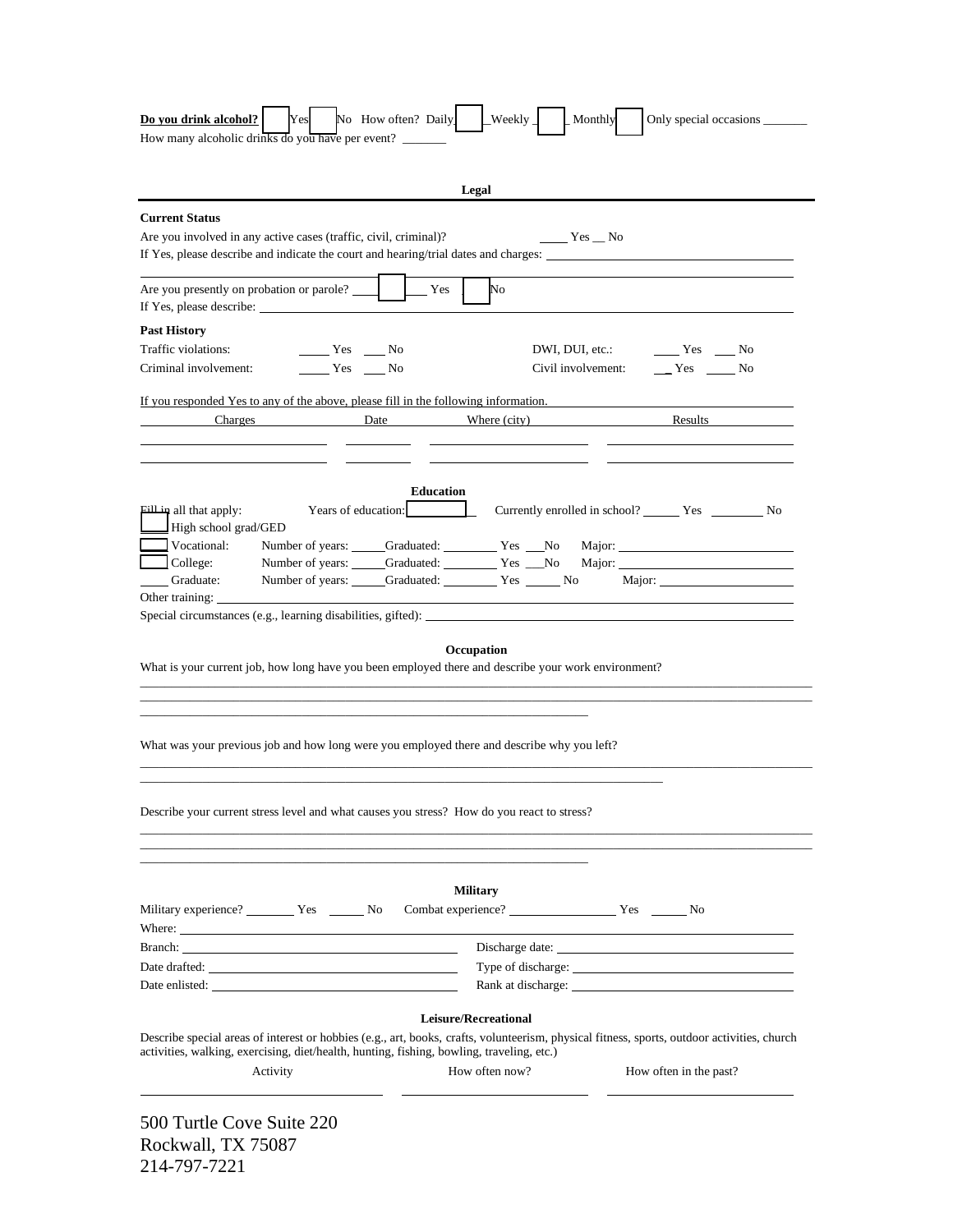| <b>Development</b><br>Are there special, unusual, or traumatic circumstances that affected your development?<br>$\Box$<br><b>Zest</b><br>Describe:<br>Has there been history of child abuse?<br>Yes<br>o If Yes, which type(s)?<br>Sexual   |
|---------------------------------------------------------------------------------------------------------------------------------------------------------------------------------------------------------------------------------------------|
| Physical<br>Verbal<br>Very strict diet by parent<br>Other childhood issues:<br>Inadequate nutrition<br>Neglect                                                                                                                              |
| <b>Social Relationships</b>                                                                                                                                                                                                                 |
| Check how you generally get along with other people: (check all that apply)<br>Affectionate<br>Aggressive<br>Avoidant<br>Fight/argue often<br>Follower<br>Friendly<br>Leader<br>Outgoing<br>Shy/withdrawn<br>Submissive<br>Other (specify): |
| How difficult is it for you to ask for help?<br>Do you socialize with friends or family members?                                                                                                                                            |
| <b>Recreational Drug Usage</b><br>Do you have any history of addictions or treatment for substance abuse?                                                                                                                                   |
| Do you currently use recreational drugs $\Box$<br>-No<br>Describe when and where you typically use substances:                                                                                                                              |
| Reason(s) for use:<br>Addicted<br><b>Build</b> confidence<br>Self-medication<br>Escape<br>Socialization<br>Other (specify):<br>Taste                                                                                                        |
| Have drugs or alcohol created a problem for your job or your relationships?<br>Yes<br>No<br>If yes, describe:                                                                                                                               |
| <b>Mental Health History</b><br>Have you had any counseling or psychotherapy?<br>No.<br>Y es<br>When, why and was it helpful?                                                                                                               |
| If you are currently being treated by a Psychiatrist, Psychologist or Therapist, please list their name, credentials, address and phone<br>number:                                                                                          |

 $\_$  , and the set of the set of the set of the set of the set of the set of the set of the set of the set of the set of the set of the set of the set of the set of the set of the set of the set of the set of the set of th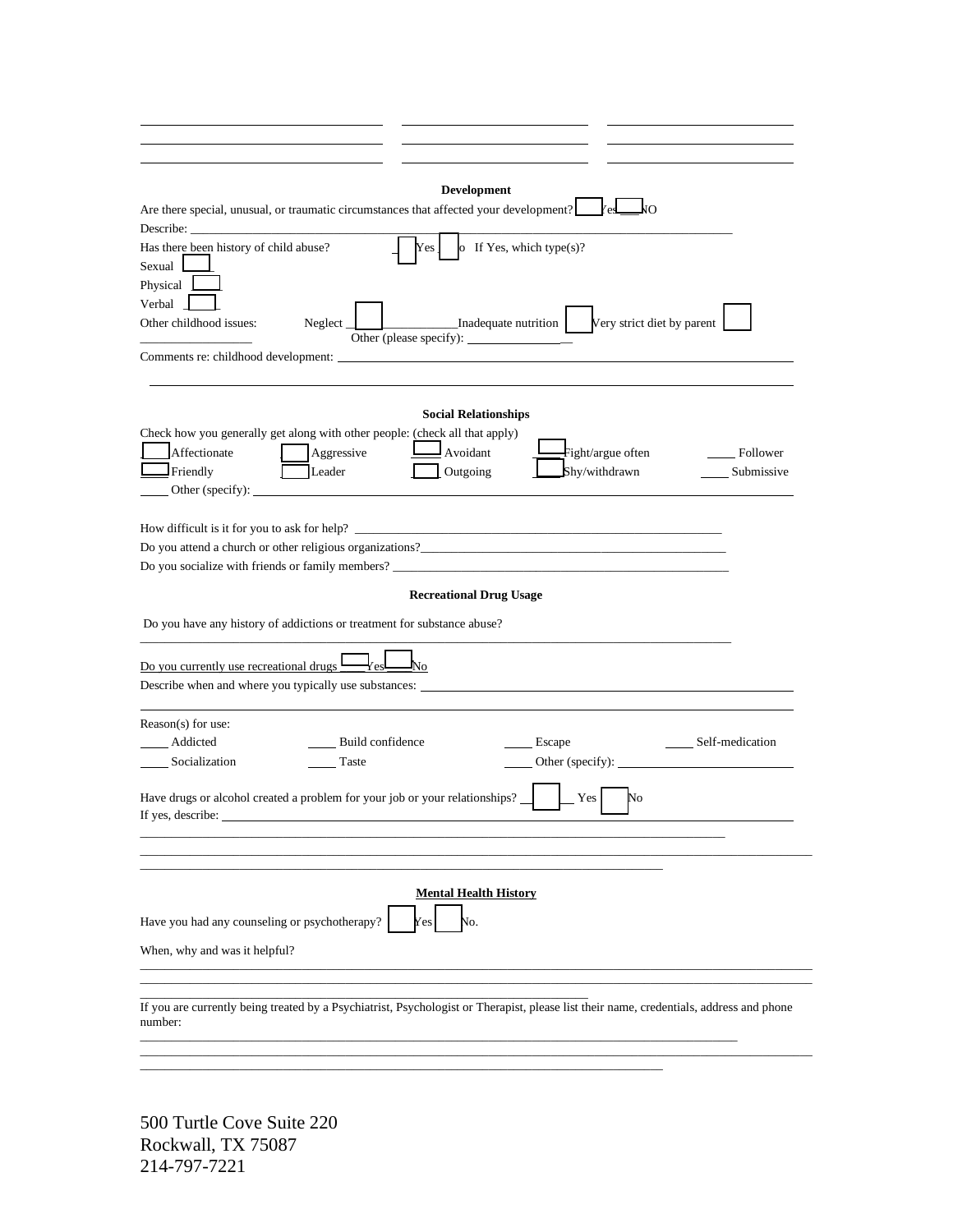| Have you ever been diagnosed with any of the following:      |                                                                                                          |                           |
|--------------------------------------------------------------|----------------------------------------------------------------------------------------------------------|---------------------------|
| Depression                                                   |                                                                                                          |                           |
| <b>Anxiety</b>                                               |                                                                                                          |                           |
|                                                              | Panic Disorder/Panic attacks Last panic attack:                                                          |                           |
| Bi-Polar Disorder                                            |                                                                                                          |                           |
| Personality Disorder                                         |                                                                                                          |                           |
|                                                              |                                                                                                          |                           |
|                                                              | Do you feel depressed at this time?<br><u> </u> Do you feel anxious at this time?                        |                           |
| Do you feel suicidal at this time? Ves No                    |                                                                                                          |                           |
|                                                              |                                                                                                          |                           |
|                                                              |                                                                                                          |                           |
|                                                              |                                                                                                          |                           |
|                                                              |                                                                                                          |                           |
|                                                              | If yes, for what reason and how long?                                                                    |                           |
| Have you ever cut or hurt yourself and hidden this behavior? |                                                                                                          |                           |
|                                                              |                                                                                                          |                           |
|                                                              |                                                                                                          | Has anyone in your family |
| attempted or completed suicide?                              |                                                                                                          |                           |
|                                                              |                                                                                                          |                           |
|                                                              | Please check behaviors and symptoms that occur to you more often than you would like them to take place: |                           |
| Aggression                                                   | Elevated mood                                                                                            | Phobias/fears             |
| Alcohol dependence                                           | Fatigue                                                                                                  | Recurring thoughts        |
| Anger                                                        | Cambling                                                                                                 | Sexual addiction          |
| ____ Antisocial behavior                                     | Hallucinations                                                                                           | Sexual difficulties       |
| Anxiety                                                      | Heart palpitations                                                                                       | Sick often                |
| Avoiding people                                              | High blood pressure                                                                                      | Sleeping problems         |
| Chest pain                                                   | Hopelessness                                                                                             | Speech problems           |
| Cyber addiction                                              | Impulsivity                                                                                              | Suicidal thoughts         |
| Depression                                                   | Irritability                                                                                             | _Thoughts disorganized    |
| Disorientation                                               | Judgment errors                                                                                          | Trembling                 |
| Distractibility                                              | Loneliness                                                                                               | Withdrawing               |
| <b>Dizziness</b>                                             | Memory impairment                                                                                        | Worrying                  |
| Drug dependence                                              | Mood shifts                                                                                              | Other (specify):          |
| Eating disorder                                              | Panic attacks                                                                                            |                           |

Have you experienced any of the following symptoms lasting one week or longer?

- **\_\_\_**Increased energy, activity, and restlessness
- \_\_\_Excessively "high," overly good, euphoric mood
- \_\_\_\_Extreme irritability
- \_\_\_Racing thoughts and talking very fast, jumping from one idea to another
- \_\_\_Distractibility, can't concentrate well
- \_\_\_Little sleep needed
- Unrealistic beliefs in one's abilities and powers
- \_\_\_Poor judgment
- \_\_\_\_\_\_\_\_\_Spending sprees
- $\qquad \qquad \text{A lasting period of behavior that is different from usual}$
- **\_\_\_**Increased sexual drive
- \_\_\_Abuse of drugs, particularly cocaine, alcohol, and sleeping medications
- **\_\_\_Provocative, intrusive, or aggressive behavior**
- **\_\_\_Denial that anything is wrong**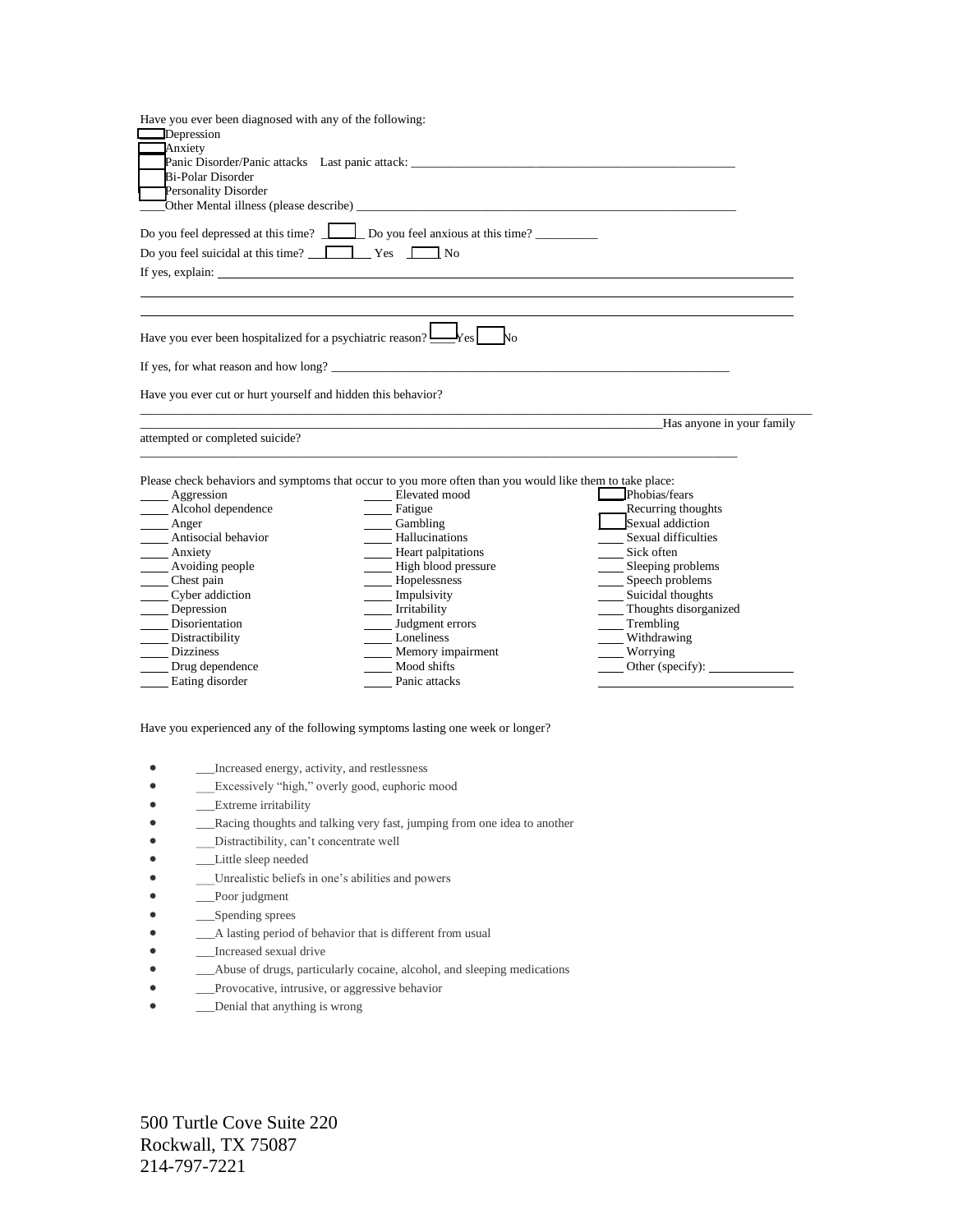Have you experienced any of the following symptoms for 2 weeks or longer?

- \_\_\_Lasting sad, anxious, or empty mood
- **Example 1** Feelings of hopelessness or pessimism
- \_\_\_Feelings of guilt, worthlessness, or helplessness
- \_\_\_Loss of interest or pleasure in activities once enjoyed, including sex
- \_\_\_Decreased energy, a feeling of fatigue or of being "slowed down"
- \_\_\_Difficulty concentrating, remembering, making decisions
- **EXECUTE:** Restlessness or irritability
- Sleeping too much, or can't sleep
- Change in appetite and/or unintended weight loss or gain
- \_\_\_Chronic pain or other persistent bodily symptoms not caused by physical illness or injury
- <del>\_\_\_</del>Thoughts of death or suicide; or suicide attempts

Have you taken any of these prescription medications in the past?

|  |  | Abililfy Ativan Buspar Celexa Effexor Lamictal Lexapro Lithium Paxil |  |  |
|--|--|----------------------------------------------------------------------|--|--|
|  |  |                                                                      |  |  |

Prozac\_\_\_\_Seroquel\_\_\_\_Topamax\_\_\_\_Trazadone\_\_\_\_Wellbutrin\_\_\_\_Zoloft\_\_\_\_Zyprexa\_\_\_\_Cymbalta\_

Depakote\_\_\_\_Elavil\_\_\_\_Haldol\_\_\_\_Klonopin\_\_\_Limitrol\_\_\_\_Pamelor\_\_\_\_Risperdal\_\_\_\_Serax\_\_\_

Sinequan\_\_\_\_Tegratol\_\_\_\_Tranxene\_\_\_\_Valium\_\_\_\_Xanax\_\_\_\_Imipramine\_

## Please circle on the scale below how frequently you experience the following problems:

|                               | Never        | Rarely         | Sometimes      |                | Often Always |  |
|-------------------------------|--------------|----------------|----------------|----------------|--------------|--|
| Lack of Motivation            | $\mathbf{1}$ | $\overline{2}$ | $\mathfrak{Z}$ | $\overline{4}$ | 5            |  |
| <b>Concentration Problems</b> | $1\,$        | $\sqrt{2}$     | 3              | $\overline{4}$ | 5            |  |
| Depressed Mood                | $\mathbf{1}$ | $\sqrt{2}$     | $\mathfrak{Z}$ | $\overline{4}$ | 5            |  |
| Anxiety                       | $\,1\,$      | $\sqrt{2}$     | $\mathfrak{Z}$ | $\overline{4}$ | 5            |  |
| Crying Episodes               | $\mathbf{1}$ | $\overline{c}$ | $\mathfrak z$  | $\overline{4}$ | 5            |  |
| Trouble Sleeping              | $\mathbf{1}$ | 2              | $\mathfrak{Z}$ | $\overline{4}$ | 5            |  |
| Trouble Waking                | $\mathbf{1}$ | $\overline{2}$ | $\mathfrak{Z}$ | $\overline{4}$ | 5            |  |
| Irritability                  | $\mathbf{1}$ | $\overline{2}$ | $\overline{3}$ | $\overline{4}$ | 5            |  |
| Fatigue                       | $\mathbf{1}$ | $\sqrt{2}$     | 3              | $\overline{4}$ | 5            |  |
| <b>Appetite Changes</b>       | $\mathbf{1}$ | $\overline{2}$ | 3              | $\overline{4}$ | 5            |  |
| Trouble at Work               | $\mathbf{1}$ | $\sqrt{2}$     | $\mathfrak{Z}$ | $\overline{4}$ | 5            |  |
| Trouble with Relationships    | $\mathbf{1}$ | $\overline{2}$ | $\mathfrak{Z}$ | $\overline{4}$ | 5            |  |
| Trouble with Memory           | $\mathbf{1}$ | $\sqrt{2}$     | 3              | $\overline{4}$ | $\sqrt{5}$   |  |
| Self Abusive Behavior         | $\mathbf{1}$ | $\mathbf{2}$   | $\mathfrak{Z}$ | $\overline{4}$ | 5            |  |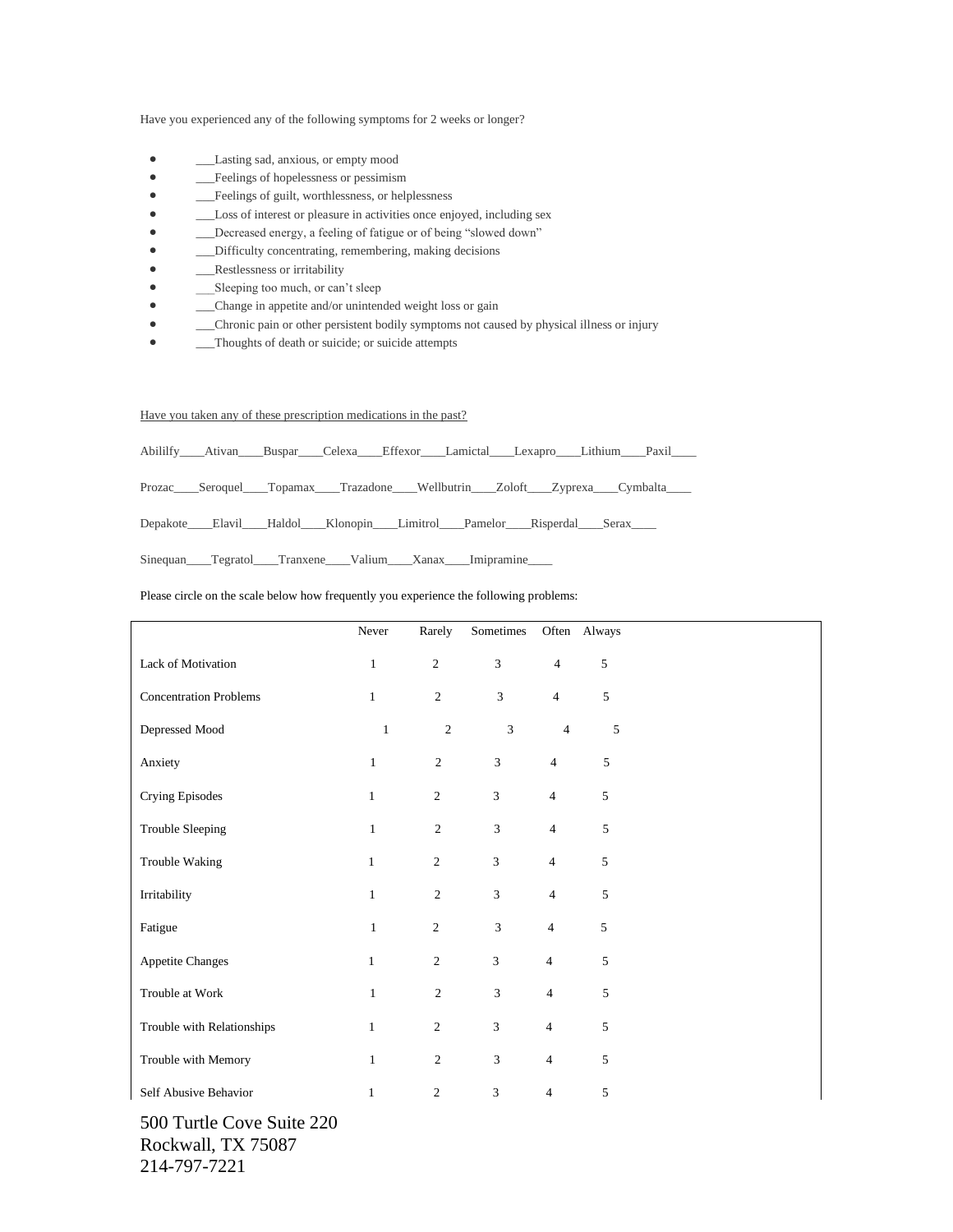| Feelings of Emptiness    |              | $1 \qquad \qquad 2$ | $3 \left( \frac{1}{2} \right)$ | $4\overline{ }$ | 5 |  |
|--------------------------|--------------|---------------------|--------------------------------|-----------------|---|--|
| <b>Nervousness</b>       | $\mathbf{1}$ | 2                   | 3                              | $\overline{4}$  | 5 |  |
| <b>Mood Swings</b>       | 1            | $\overline{2}$      | 3                              | $\overline{4}$  | 5 |  |
| <b>Emotional Pain</b>    | $\mathbf{1}$ | 2                   | 3 <sup>7</sup>                 | $\overline{4}$  | 5 |  |
| Feelings of unworthiness | $\mathbf{1}$ | 2                   | 3 <sup>7</sup>                 | $\overline{4}$  | 5 |  |
| Nightmares               | $\mathbf{1}$ | 2                   | 3 <sup>7</sup>                 | $\overline{4}$  | 5 |  |
| Feeling overwhelmed      | 1            | 2                   | 3                              | $\overline{4}$  | 5 |  |

Describe your childhood:

Is there any family history of or mental

health illnesses or addictions? Describe:

What behaviors will you have to change in order to accomplish your goals pertaining to counseling?

Who would you list as part of your current supportive network and how do you think they will support you in your goals?

Are you currently exercising? \_ exercises, duration and how many times per week or month:

List current

| Patient's signature |                      | Date                  |
|---------------------|----------------------|-----------------------|
|                     | <b>For Staff Use</b> |                       |
|                     |                      | Date: $\frac{1}{2}$ / |
|                     |                      |                       |
|                     |                      |                       |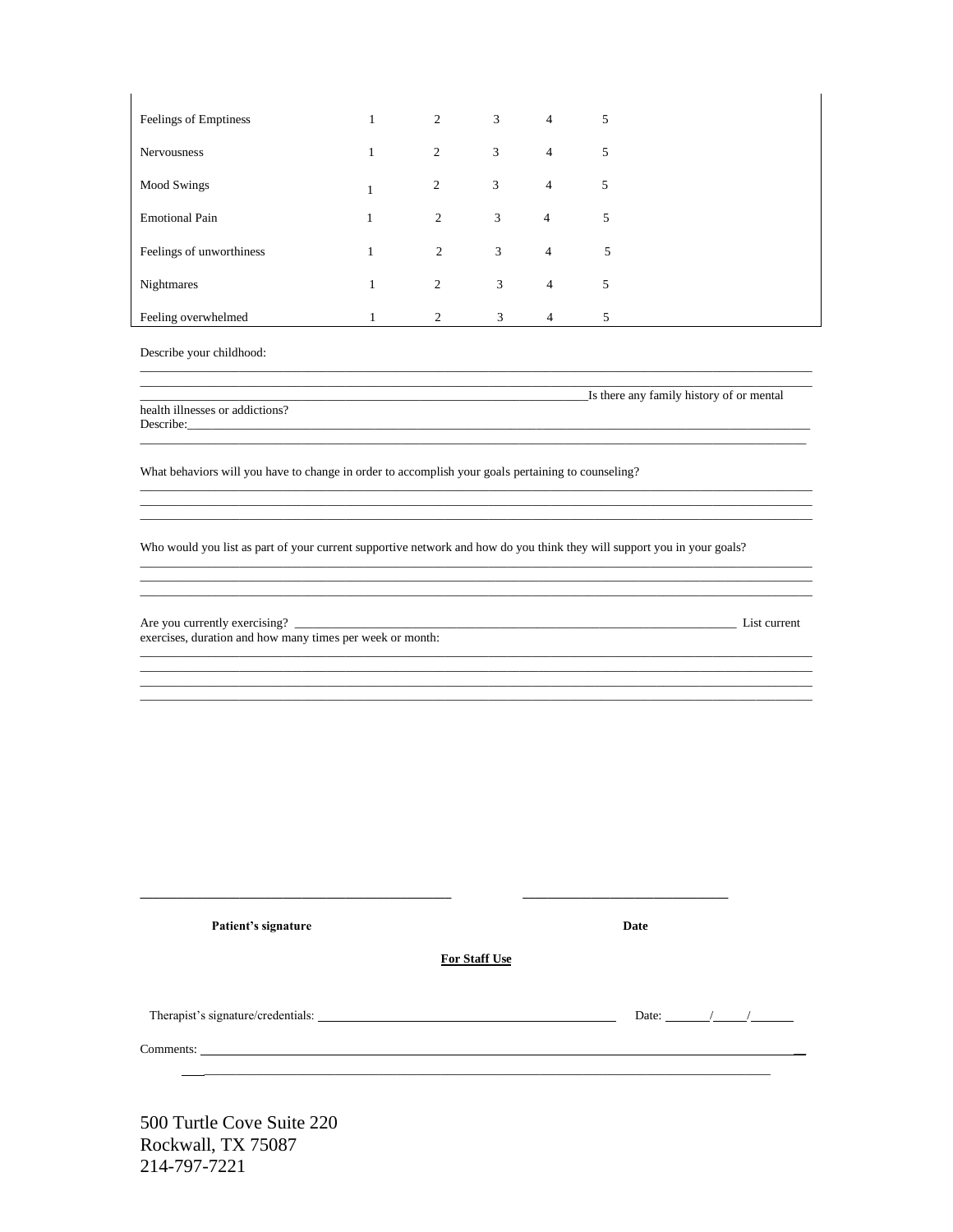## **BECK'S DEPRESSION INVENTORY**

Instructions: Please circle the number by the response for each question that best describes how you have felt during the past seven (7) days. Please do not omit any questions. Make sure you check one answer for each question. If more than one answer applies to how you have been feeling, check the higher number. If in doubt, make your best guess.

0-I do not feel sad.

1-I feel sad.

2-I am sad all the time and I can't snap out of it.

3-I am so sad or unhappy that I can't stand it.

0-I am not particularly discouraged about the future.

1-I feel discouraged about the future.

2-I feel I have nothing to look forward to.

3-I feel that the future is hopeless and that things cannot improve.

0-I do not feel like a failure. 1-I feel I have failed more than the average person. 2-As I look back on my life, all I can see is a lot of failures. 3-I feel I am a complete failure as a person.

0-I get as much satisfaction out of things as I used to.

1-I don't enjoy things the way I used to.

2-I don't get real satisfaction out of anything anymore.

3-I am dissatisfied or bore with everything.

0-I don't feel particularly guilty. 1-I feel guilty a good part of the time. 2-I feel quite guilty most of the time.

3-I feel guilty all of the time.

0-I don't feel I am being punished. 1-I feel I may be punished. 2-I expect to be punished.

3-I hate myself.

0-I don't feel disappointed in myself.

1-I am disappointed in myself.

2-I am disgusted with myself.

3-I hate myself.

0-I don't feel I am any worse than anybody else.

1-I am critical of myself for my weaknesses or mistakes.

2-I blame myself all the time for my faults.

3-I blame myself for everything bad that happens.

0-I don't have any thoughts of killing myself. 1-I have thoughts of killing myself, but I would not carry them out. 2-I would like to kill myself. 3-I would kill myself if I had the chance.

0-I don't cry anymore than usual.

1-I cry more now than I used to.

2-I cry all the time now.

3-I used to be able to cry, but now I can't cry even though I want to.

0-I am no more irritated by things than I ever am. 1-I am slightly more irritated now than usual.

2-I am quite annoyed or irritated a good deal of the time.

3-I feel irritated all the time now.